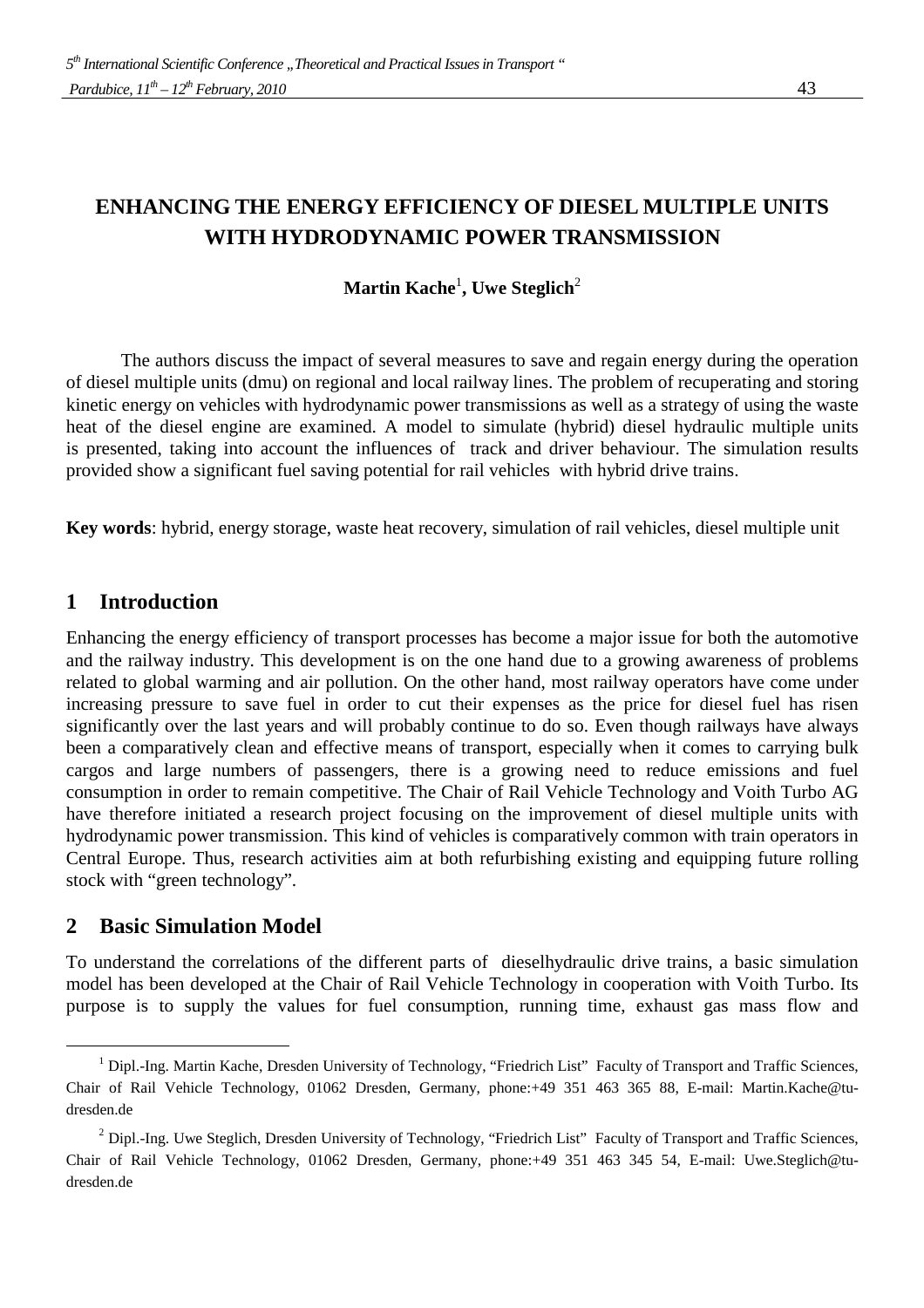temperature as outputs of the simulation of train runs on real lines. The simulation software used is Imagine.Lab AMESim™ by LMS, which is a one-dimensional multi-domain system simulation tool. The basic components included in the programme have been customized and adjusted to the specific needs of the project. Furthermore, distinct elements to complete the offered libraries have been developed by the authors.

Apart from simulating the interaction of the drive train components, the model allows to represent driver behaviour to a certain extend. In the course of modelling, real train runs have been recorded using Voith's fluid transmission control software. Analysing the recorded data allowed to estimate some parameters of the modelled control logic such as response times. According to the authors' observations of driver behaviour there is quite a big range of patterns of how drivers chose regulating notches and how fast the maximum tractive effort is applied. By changing the relevant parameters, the simulation model can be adapted to different driving styles though it has to be emphasized that this is all a matter of approximation as the actual focus of the simulation is not on the varying driver behaviour.

#### **3 Recuperation of kinetic energy**

Present diesel hydraulic multiple units are equipped with pneumatic brakes, often supported by a hydraulic retarder to minimize abrasive wear. It is inherent to the system that most of the vehicle's kinetic energy is lost to the transportation process as it is simply converted into heat by these types of brakes.

By adding hybrid components such as energy converters and energy storages to a conventional drive train some of the kinetic energy can be regained for the propulsion of the vehicle or selected components. Today there are four basic methods to store energy but none of them perfectly meets the demands of hybrid vehicle propulsion. While flywheels have recently fallen behind due to rigidity problems, electric energy storage devices are favoured by most train manufacturers. Presently there are two basic technologies for storing electric energy available: Batteries and electric double layer capacitors (EDLCs). Both technologies have specific advantages and disadvantages of which some are shown in Tab **1**.

Tab 1: Comparison of electric energy storage technologies

| <b>Electric Double Layer</b><br>Capacitor (EDLC)    | <b>Batteries</b><br>(Nickel Metal Hydrid,<br>Lithium-Ion)              |  |  |  |
|-----------------------------------------------------|------------------------------------------------------------------------|--|--|--|
| + high specific power                               | + high specific energy                                                 |  |  |  |
| $+$ low ohmic resistance                            | + voltage nearly constant over<br>large<br>interval of state of charge |  |  |  |
| $+$ high efficiency                                 | - temperature sensitive                                                |  |  |  |
| - voltage strongly depends on<br>state of<br>charge | - partly low (specific) power                                          |  |  |  |
| - low specific energy                               | - prices and availability<br>questionable<br>for railway sector        |  |  |  |

Choosing either of these technologies implies accepting compromises with regard to energy capacity or power. The combination of both types of energy storage can be a suitable way to avoid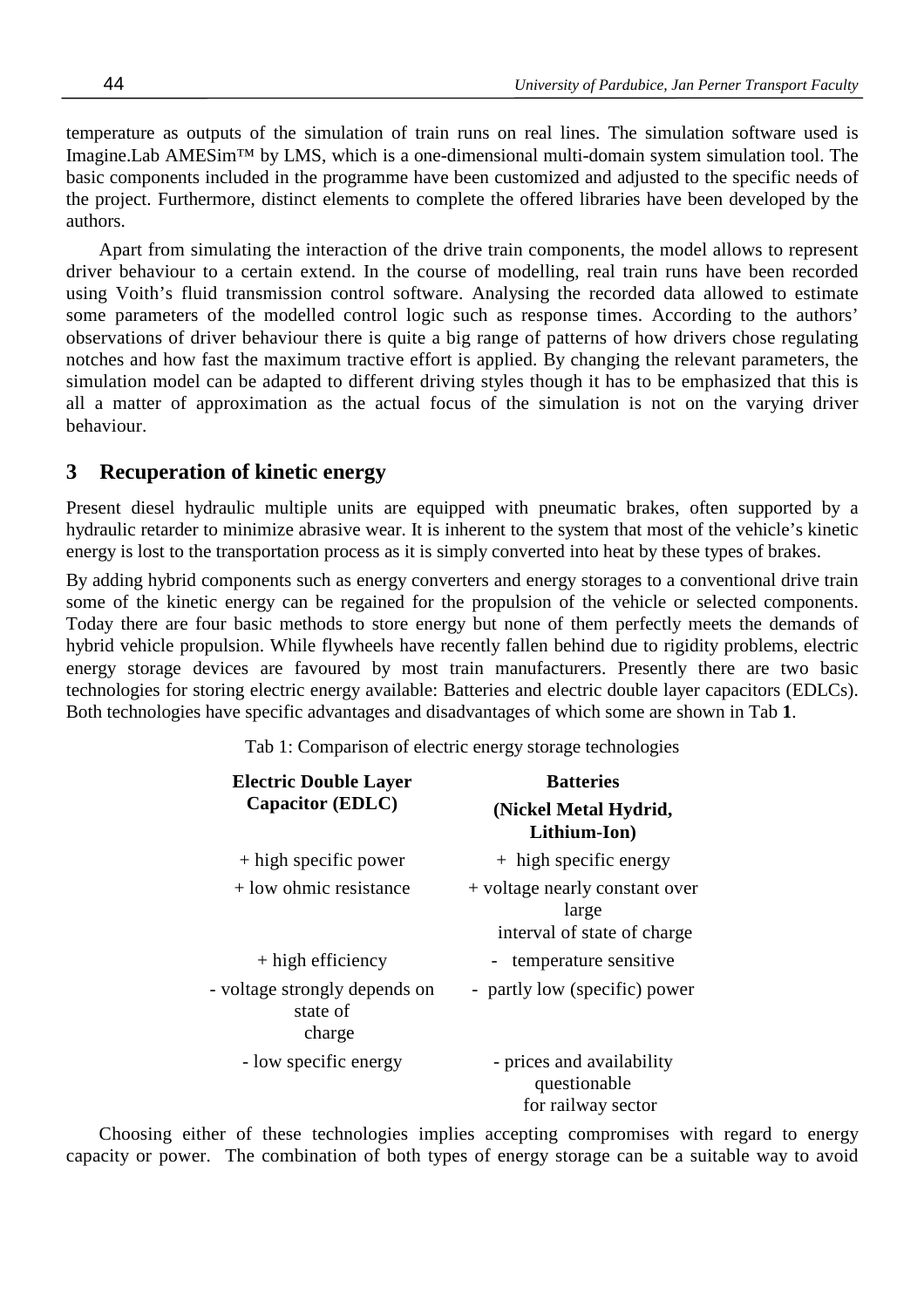major disadvantages but is closely linked to a rising complexity of power electronics and the battery control system.

A third way to convert and store energy on diesel multiple units is to use hydrostatic components. The main advantage of this approach is the absence of additional electric equipment which may be desirable for train operators having all-diesel hydraulic fleets. Moreover, availability and obsolescence can be regarded as minor issues when it comes to hydrostatic equipment.

## **4 Hybrid Drive Train Simulation**

To study the influence of hybridization on fuel consumption and traction mechanics several models have been built up, representing different parallel hybrid-configurations (see

Tab **2**) on the basis of a diesel hydraulic multiple unit weighing 98t and being equipped with two diesel engines rated at 550kW. As a first step only electric hybrid drive trains are examined whereas a comparison between electric and hydrostatic hybrid configurations remains the long term goal of the simulation. Although there are different operation modes of hybrid drive trains, the focus of the studies presented here was on boosting, that is adding the maximum power of the hybrid components to that of the conventional drive train when accelerating the vehicle. All calculations were executed based on the following assumptions:

- Half the nominal voltage range of the EDLCs is used, thus keeping ohmic losses at an acceptable level.
- The electric resistance comprises both the inner resistance of each element and the resistance of the connectors.
- The resistance for charging is equal to the resistance for discharging.
- The batteries operate between 60% and 70% state of charge in order to achieve long durability.
- The influence of temperature on both EDLCs and batteries is neglected due to lack of reliable data.

|                                  |     | Hybrid I    | Hybrid II | Hybrid III | Hybrid IV       | Hybrid V        |
|----------------------------------|-----|-------------|-----------|------------|-----------------|-----------------|
| energy storage                   |     | <b>EDLC</b> | EDLC      | battery    | EDLC+battery    | EDLC+battery    |
| voltage range                    | V   | 400-800     | 400-800   | 690-960    | 400-800/690-960 | 400-800/690-960 |
| serviceable<br>energy content    | kWh | 1,2         | 3,8       | 13,8       | $2.4 + 2.8$     | $2,4+2,8$       |
| power of<br>electric             | kW  | 300         | 600       | 300        | 300             | 600             |
| additional mass]<br>(estimation) | t   | 2           | 4         | 3          | 3               | 4               |

Tab 2: Modelled configurations of parallel hybrid drive trains.

To show the effect of hybridization on fuel consumption the authors have chosen a railwayline with small gradients (max. 7‰ / min 5‰) likely to be found in the north of Germany as an example. The distance between stops varies between 4 and 7.5km, the maximum speed is limited to 120km/h. Some of the results of this examination are shown in Fig 1. When operating a hybrid in boost mode, the major effect on fuel reduction lies with the extension of the coasting section(s) of a train run. As higher accelerations can be achieved, the power of the diesel engine can be cut off earlier because the effective running time reserve increases with growing average acceleration. On the other hand, the aspect of deceleration limiting coasting has to be taken into account. For optimal effeciency high deceleration values have to be realized, leading to coasting sections of maximum length. As far as hybrid vehicles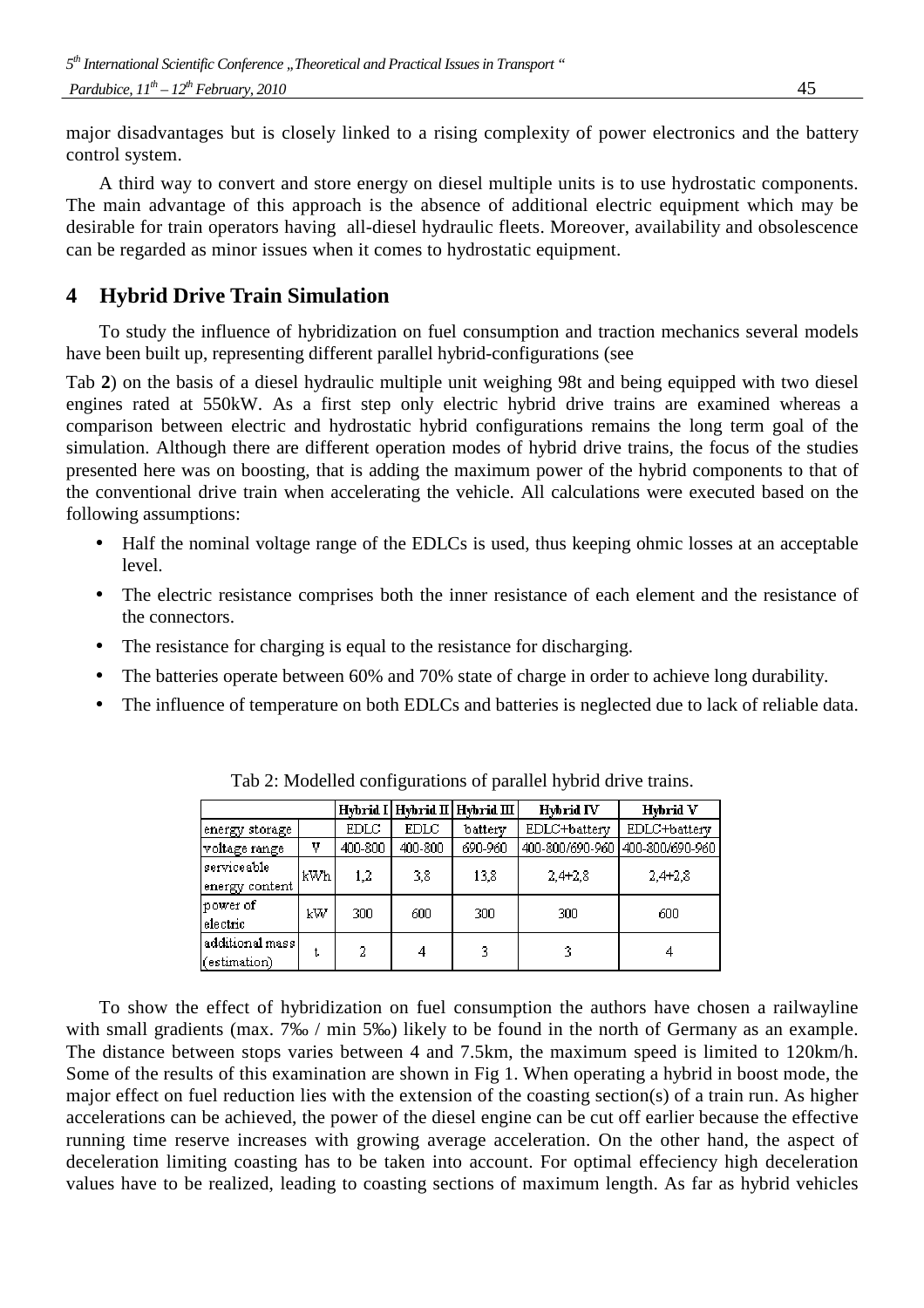are concerned, the achievable deceleration rates are closely linked to the power of the energy storage device, that is the maximum charging current in the case considered here. As the charge acceptance of EDLCs is generally higher than that of batteries. The same applies to the deceleration rates.



Fig 1: Simulation results for electric hybrid dmu with boost mode

Simulations show that fuel reductions between 5 and 25 can be considered to be realistic depending on the distance between stops and the hybrid configuration (i.e. the type of energy storage).

### **5 Waste Heat Recovery**

It is commonly known that only about one third of the energy contained in the fuel can actually be made available at the crank shaft of today's diesel engines.



Fig 2: Energy balance of a conventional diesel engine

A significant part of the energy is transferred to the cooling water and the exhaust gas and can nowadays, if at all, be used for heating purposes only. Waste heat recovery systems are a promising way to overcome this situation and regain some of the "lost" energy by transforming it to mechanical or electric energy again. A comparably simple way to use the (kinetic) energy of the exhaust gas is to install a turbocharger but there are ways beyond this conventional feature such as turbo compound systems, thermoelectric generators or steam power cycles.

All systems aiming at the transformation of exhaust-gas heat are limited by the Carnot degree of efficiency:

$$
\eta_c = 1 - \frac{T_{\text{min}}}{T_{\text{max}}} \tag{1}
$$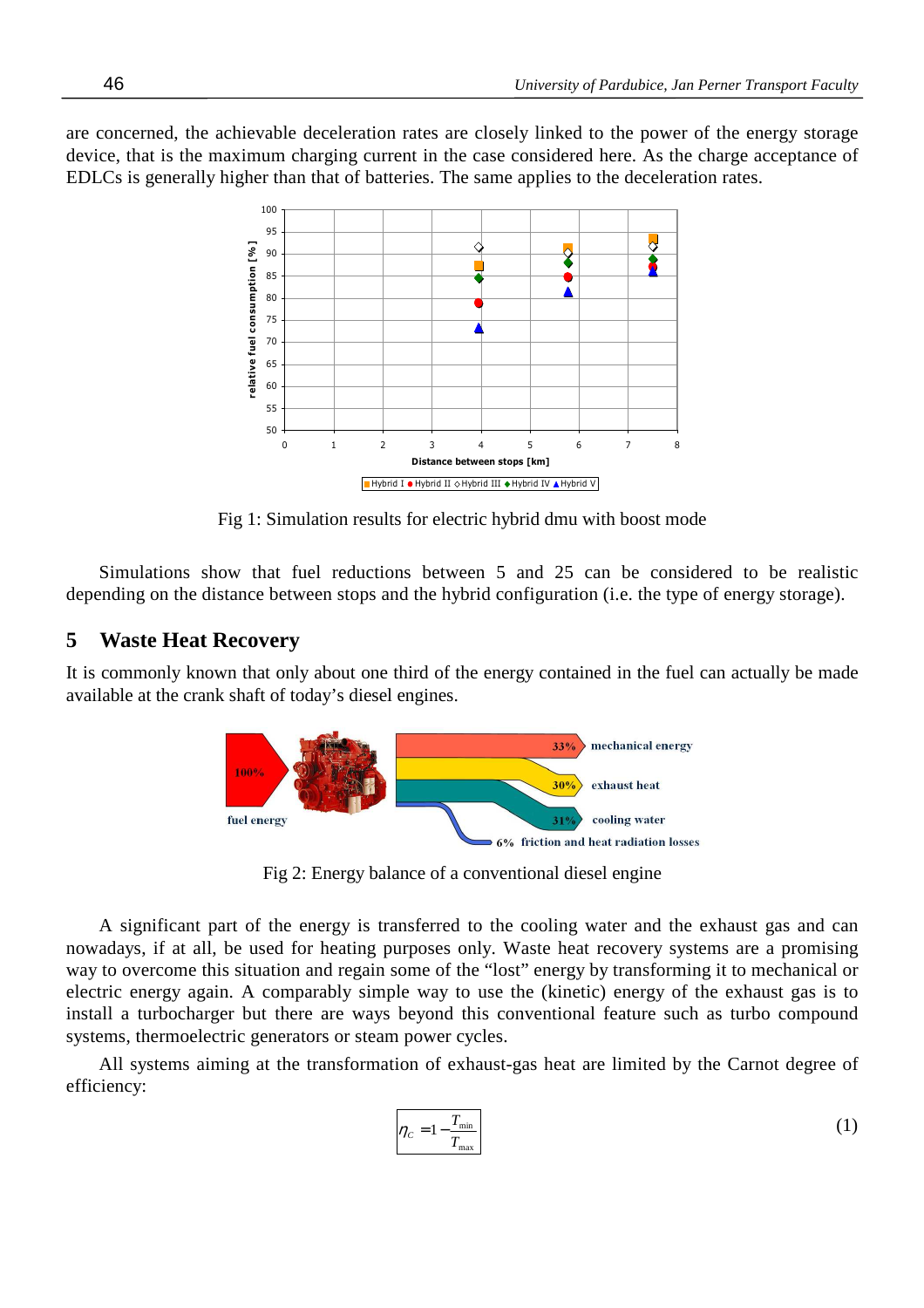where  $T_{min}$  is lowest and  $T_{max}$  the highest temperature of the process. To estimate the effect of a waste heat recovery system using a closed steam cycle process, the potential of exhaust gas as an energy source was examined, taking into account the specific conditions of train operation. Utilizing the basic AMESim model described above, train runs of a dmu with a rated power of 380kW and weighing 90t were simulated on lines with different natures. Three different lines were chosen, differing in elevation profile, total length and average distance between two stops.

The heat flow that is hypothetically available depends on the mass flow, the heat capacity and the temperature of the exhaust gas as well as on the ambient temperature. It can be determined by the following equation:

$$
\dot{Q}_{th} = \dot{m}_{eg} c_{p,eg} \left( T_{eg} - T_{amb} \right) \tag{2}
$$

Assuming an ambient temperature of 21°C a maximum heat flow of 380kW can be achieved. Bearing in mind that exhaust gas at temperatures below 180°C is likely to contain sulphuric acid causing damage to the exhaust system, equation (2) has to be modified as follows:

$$
\dot{Q}_{th} = \dot{m}_{eg} c_{p,eg} \left( T_{eg} - 180^{\circ} C \right) \tag{3}
$$

Due to this restriction the maximum available heat flow is reduced to circa 222kW. The efficiency of the entire system is estimated to be around 13% resulting in a maximum power output of 29kW.

The additional power produced by the waste heat recovery eqipment can be used to shift the operating point of the diesel engine to keep the power input to the hydraulic transmission constant. This measure may result in a drop of exhaust gas temperature and/or mass flow leading to a reduction of the system's power output. Therefore, it has to be closely examined whether this strategy leads to the desired results. It is very important to keep in mind that altering the operating state of the diesel engine has a direct impact on the performance of the waste heat recovery system.

| <b>Track</b>                                                                              | A     | B                   | C                  |       |
|-------------------------------------------------------------------------------------------|-------|---------------------|--------------------|-------|
| Altitude profil                                                                           | flat  | continuous<br>slope | two-peak-<br>track |       |
| Track length                                                                              | 52.35 | 20.73               | 110.00             | [km]  |
| Average distance between stops                                                            | 13.1  | 3.0                 | 13.2               | [km]  |
| <b>Average heat flow</b><br>(related to $T = 180^{\circ}$ C)                              | 62.5  | 62.5                | 95.5               | [kW]  |
| Total exhaust gas energy (related to T)<br>$=180^{\circ}$ C)                              | 41.7  | 30.9                | 126.2              | [kWh] |
| <b>Fuel consumption reduction through</b><br>shift of operation point of diesel<br>engine | 5     | 5                   | 5                  | [%]   |

Tab 3: Results of simulation estimating potential of exhaust gas as an energy source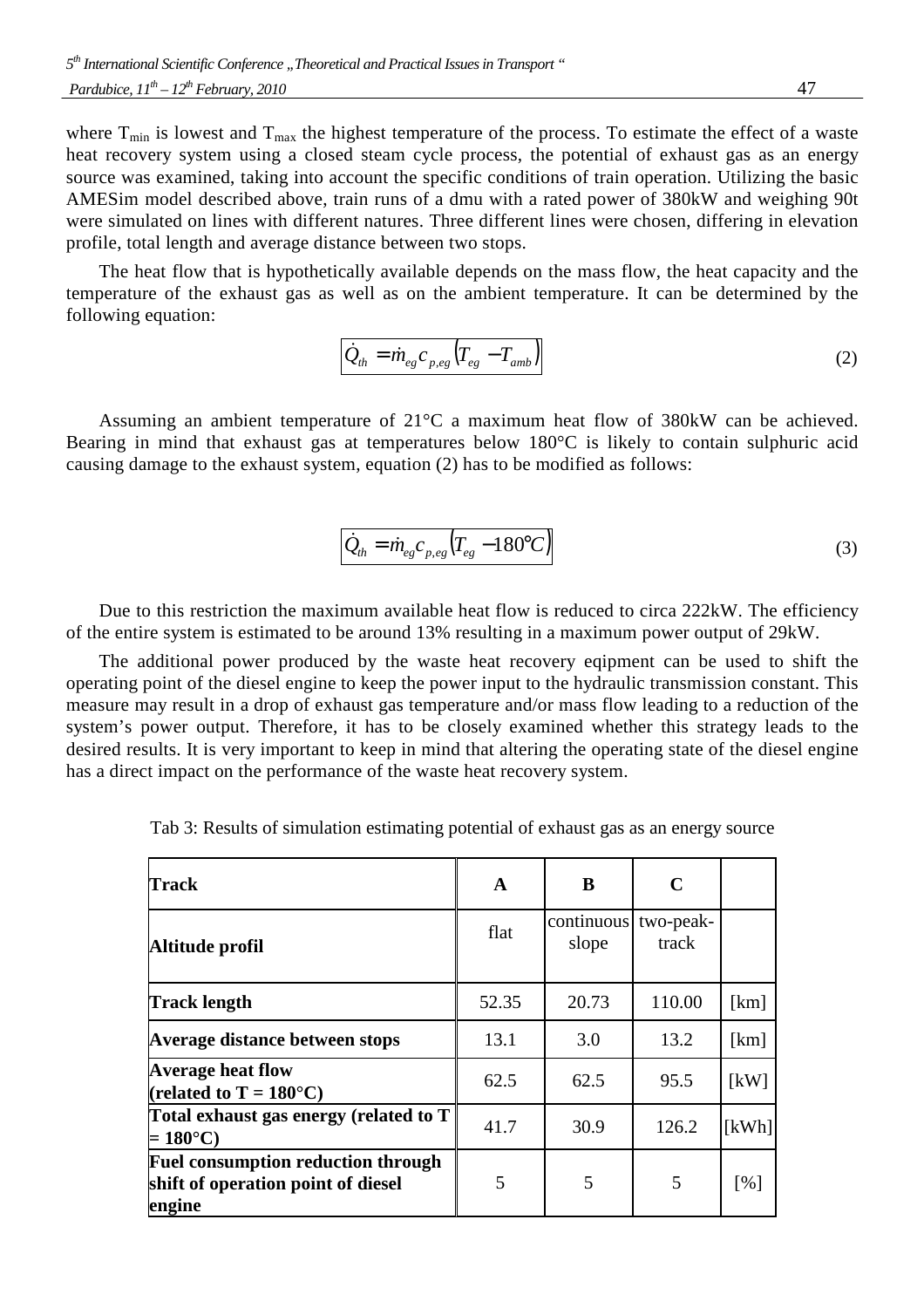Some results of the simulation are presented in Tab 3 showing a potential for fuel reduction of about 5%. Neither the character of the line nor the average distance between two stops seem to have an impact on this system making use of a shift of the operation point of the diesel engine. This fact underlines the assumption that using the waste heat recovery system to boost the conventional drive train might be a better option. Simulations to examine this more closely are now underway and will be presented at a later point in time.

### **6 Simulating a steam cycle process**

Voith Turbo has chosen a develop a waste heat recovery system involving a closed steam cycle process to transfer heat of the exhaust gas to mechanical energy. The motivation behind this decision lies in avoiding electric components in a predominantly mechanical drive train. The main components of the arrangement are an evaporator, an expansion engine, a condenser and a feed pump. At the Chair of Rail Vehicle Engineering, a simulation model to represent a system of this kind has been designed in cooperation with Voith (see Fig 3).

The assumptions made modelling the different elements have yet to be validated using test bench data.



Fig 3: Simulation modell of Waste Heat Recovery System using a closed steam cycle process

Preliminary simulation results point to a superiority of the boost concept over the concept of shifting the operating point of the diesel engine.

#### **7 Conclusion**

The hybridization of dieselhydraulic multiple units poses a promising chance to enhance the energy efficiency. The simulation model developed at the Chair of Rail Vehicle Engineering provides the basis for more detailed research on problems of energy conversion and storage.

First simulation results have shown that significant savings in fuel consumption and emissions can be expected although the recuperation of energy is linked to an increase of vehicle mass. An in-depth study on the influence of line characteristics (e.g. altitude profile, average distance between stops), driver behaviour and hybrid configuration have to be made in order to find the most suitable solutions for each case of operation.